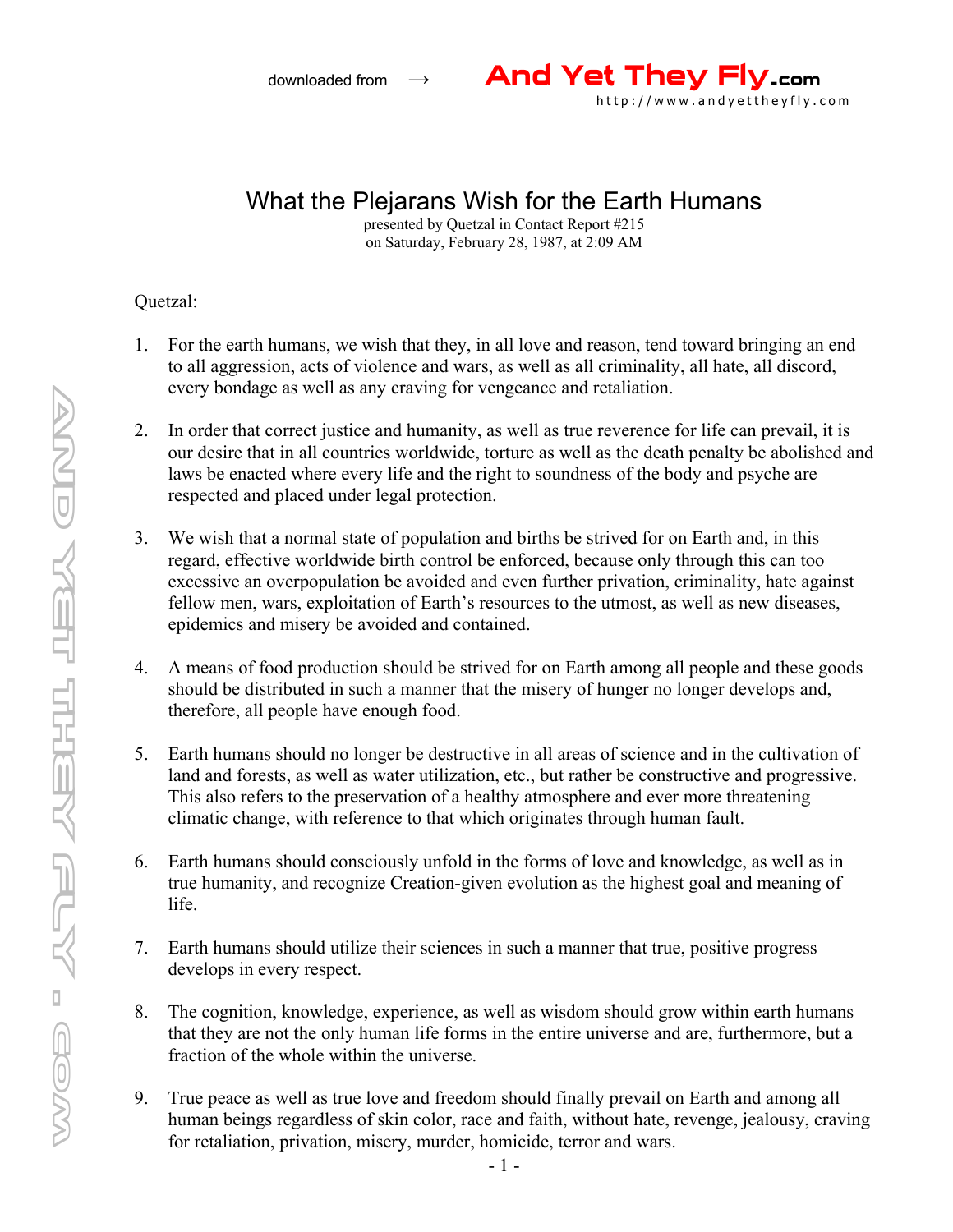downloaded from <sup>→</sup> And Yet They Fly.com

10. It should come to an end that the countries of Earth—even the poorest and most underdeveloped among them—maintain armies that are armed to the teeth and senselessly burn away innumerable sums of money in the billions which could and should be used for the true well-being of the people. Thus it should finally cease that politicians and the military, as well as the most diverse organizations everywhere in the world, talk about peace and freedom, love and humanity, in order to justify tremendous financial expenditures on the one hand, and on the other hand, to snatch up even more of these funds for purposes of war and terror and to heat up the weapons industry so that further acts of terrorism and war can be carried out with the new weapons.

http://www.andyettheyfly.com

- 11. It must finally come to an end on Earth that human beings with other forms of conviction as well as different faith, skin color and race are hated, pursued, tortured and killed.
- 12. It must come to an end that umpteen thousand tons of food are criminally destroyed on a daily basis for reasons of profit or, due to low market prices, they are simply thrown into rivers, fed to livestock or left to rot away; food which would spare millions of people from a death by starvation, in particular women and children who are the ones bearing the most misery in this regard.
- 13. It must come to an end that earth humans as a whole face all their enormous problems helplessly and powerlessly because all the profit-greedy, irresponsible and unscrupulous ones are able to conduct their criminal affairs unrestrained without being held accountable for them, as are also the governmental persons of responsibility who are incapable of administering their office within the framework of a just and appropriate leadership in order to resolve the mounting problems.
- 14. Most urgently, the earth human must learn to bear his own responsibility and consciously act in a progressive manner in accordance with this. It can no longer persist that the responsibility is simply shifted onto someone or something else, because the individual is responsible for all of his own thinking, feelings and actions. The individual must recognize and adhere to his responsibility, because only when the individual begins recognition of his responsibility and adheres to his responsibility will the next person be prompted to do the same, whereby others, in turn, will join in, and finally the whole of Earth's mankind will be taken up by it.
- 15. If the individual person feels the need to actively do something to change the world, its human beings in particular, this actually is within his power, but only in such a manner that he be an example to his fellow man and fellow men. Thus every person has it within him-/herself to begin a change for the better, toward peace, love, freedom, progress, as well as toward knowledge and wisdom. Everyone must make a start by himself and also discover the way to a free and happy life on his own. Each person must first acquire an optimistic attitude solely for himself, and from this will initially result the progress of expansion through which his fellow men will be prompted and will join in. And if people think consciously in this direction, then they will make the amazing discovery that all means and all hopes for a true progress exist only when they start everything by themselves.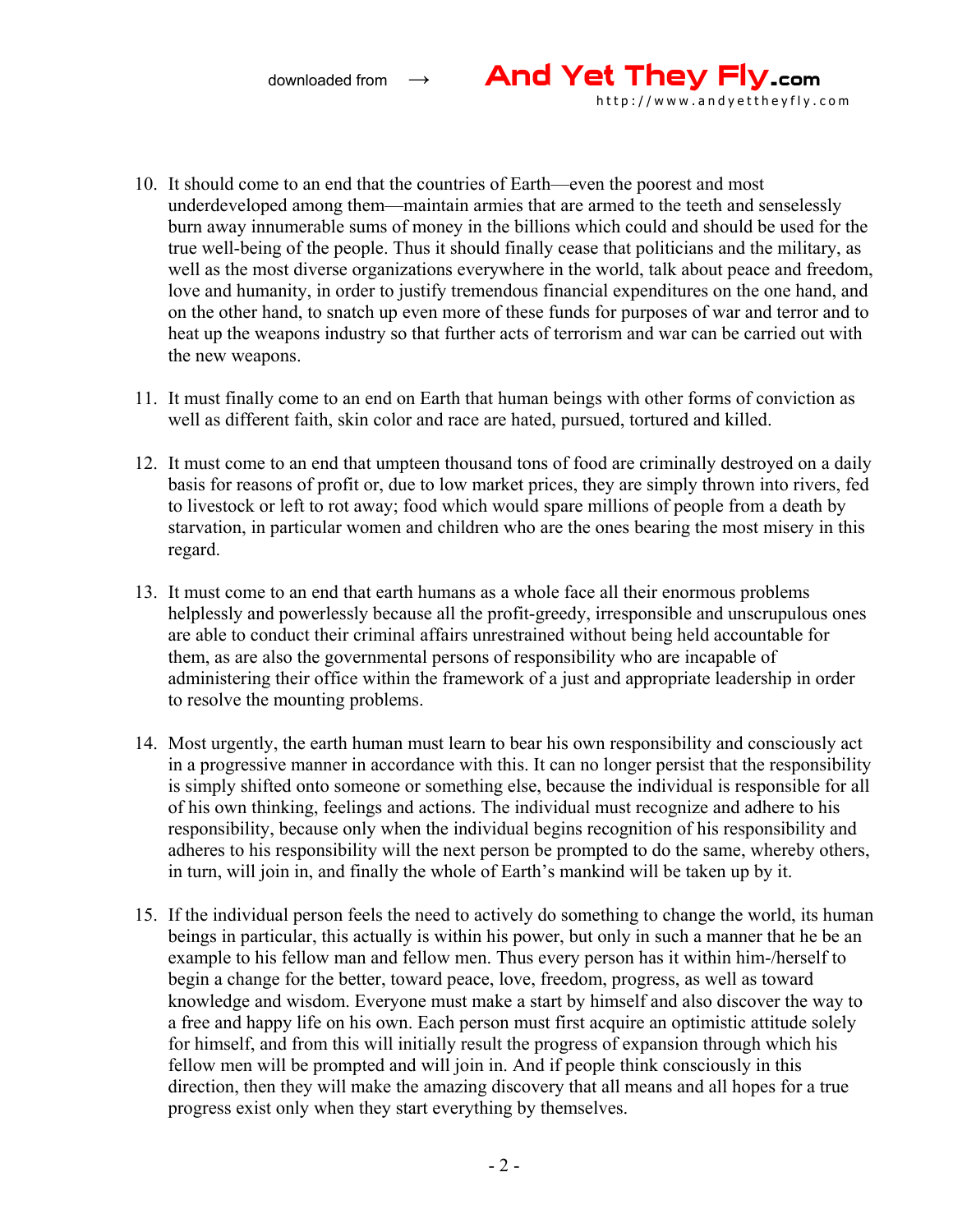

- 16. The human being must recognize, discover and experience, in detail through his own cognition, what his true, innermost being is and how it relates to the external personality.
- 17. Unfortunately, earth humans have generally assigned top ranks or top status to political, economic, scientific, military, material and financial values. These, however, are non-values that bring tremendous damage through which the well-being in physical and psychological aspects is impaired, as well as the consciousness-related development of the individual and even of the whole of mankind. As a result, the true sages and philosophers have vanished, making room for the wanna-be's with respect to wisdom and philosophy who frequently inundate the world and its mankind with horrendous nonsense that has nothing to do with reality, correctness and conformity to laws of the spiritual energies and Creation. All of these non-values must be removed in order to place the true sages back in their proper place in society. The opportunity must be provided for these few who are presently on Earth, to emerge from their hidden solitude so that they can instruct the people. In so doing, however, all those must be pushed into the background who spread unreasonable sectarian teachings and principles, through which earth humans have been pushed away from the real truth and have been misled.
- 18. Earth humans must learn not to solely pursue materialism and money from birth until death, and hence they should not listen just to those who have amassed political or military power or an immense fortune. And so they should neither aspire after them nor try to be like them, and devote neither their time, their work and efforts nor their initiative and lives to them, as well. If people nevertheless do this, then they forfeit their evolution and thus the meaning of their existence. And if they do not lose their life in a direct manner, then they make themselves dependent on the rulers of a political, dictatorial, military or materially wealthy form, shouting approval and support for them and becoming those who live an appearance instead of those who truly live/exist.
- 19. The earth human must free himself from the variety of political, dictatorial, military, scientific and faith-oriented directions, as this alone guarantees, on the one hand, the discovery and following of the path of the Creational truth and its laws and commandments, as well as, on the other hand, a loving, peaceful, liberated, wise and harmonious functioning of the individuals and the entire community of mankind. Truthfully no movement of a political, military, economical, scientific, philosophical and faith-oriented form should be allowed to dominate over another. However if such domination exists, then rivalries, hate, racism, faith and political struggles, as well as discord, lack of freedom, unkindness, ignorance and many further non-values develop which lead to destruction, murder and manslaughter, in addition to warlike actions and falsehood.
- 20. The earth human must change toward the good and positive through his own reason and grasp of responsibility, and thereby rehabilitate himself. Thus he must establish his own dimension and free himself from his self-demeaning service toward all his shortcomings and his false hopes and desires. The earth human considers that he will live new lives over and over again in striving for that which is higher in accordance with the Creational laws and commandments through many new personalities in reincarnation of the spirit form and the comprehensive